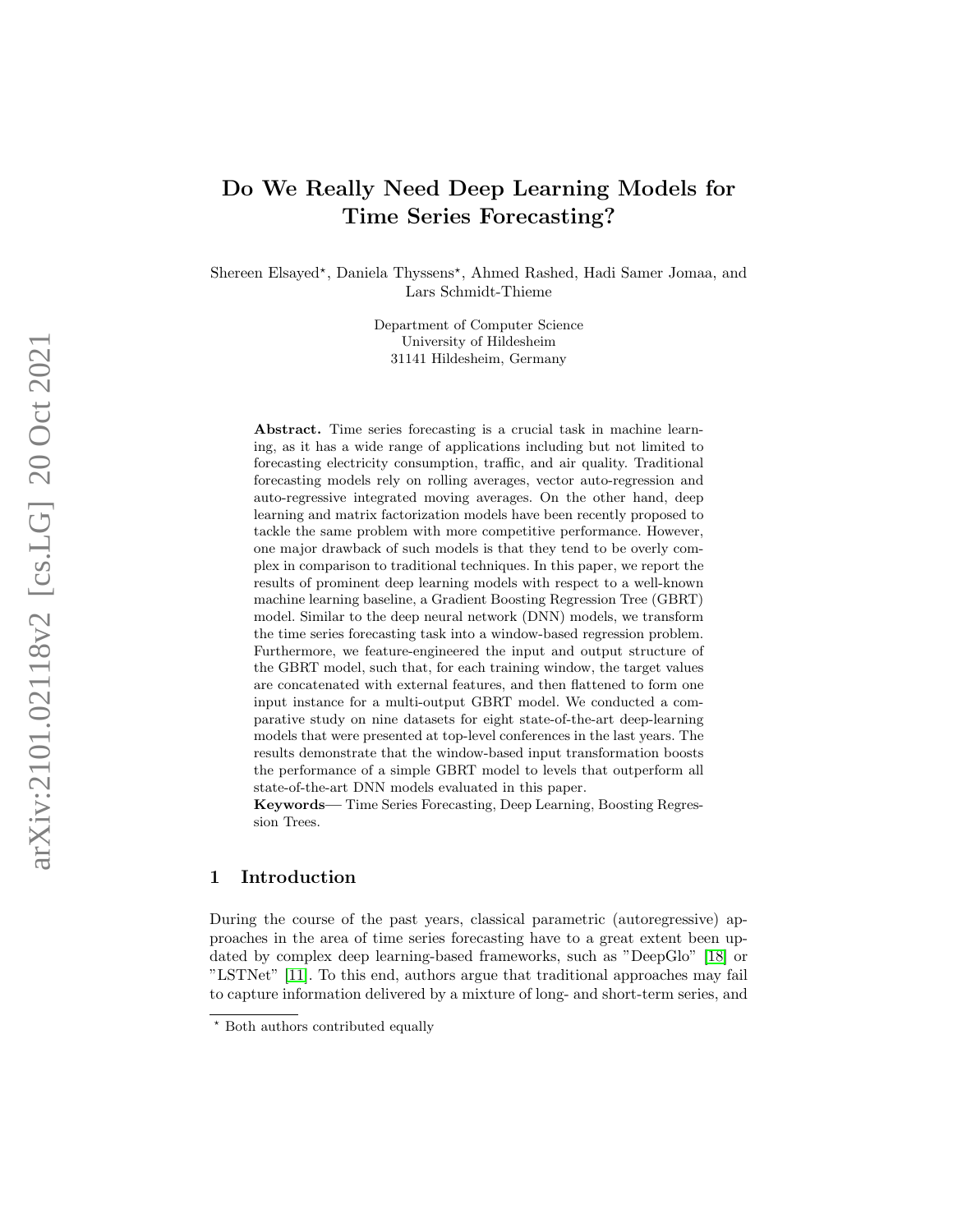hence the argument for many deep learning techniques relies on grasping intertemporal non-linear dependencies in the data. These novel deep learning-based approaches have not only supposedly shown to outperform traditional methods, such as ARIMA, and straightforward machine learning models, like GBRT, but have meanwhile spiked the expectations that time series forecasting models in the realm of machine learning need to be backed by the workings of deep learning in order to provide state-of-the-art prediction results.

However, latest since the revelation of [\[7\]](#page-14-1) in the field of recommender systems, it becomes evident that the accomplishments of deep learning approaches in various research segments of machine learning, need to be regularly affirmed and assessed against simple, but effective models to maintain the authenticity of the progression in the respective field of research. Apart from the increasing complication of time series forecasting models, another motivational argument consists of the one-sidedness of approaching time series forecasting problems with regards to deep learning-based models that are being refined in the literature, thereby limiting the diversity of existing solution approaches for a problem that exhibits one of the highest levels of diversity when applied in the real world. In this work, we show that with a carefully configured input handling structure, a simple, yet powerful ensemble model, such as the GBRT model [\[10\]](#page-14-2), can compete and even outperform many DNN models in the field of time series forecasting. The assessment of a feature-engineered multi-output GBRT model is structured alongside the following two research questions:

- 1. What is the effect of carefully configuring the input and output structure of GBRT models in terms of a window-based learning framework for time series forecasting?
- 2. How does a simple, yet well-configured GBRT model compare to state-ofthe-art deep learning time series forecasting frameworks?

To answer these questions, we chose a two-fold experimental setup, in which we address two types of forecasting tasks: uni- and multi-variate forecasting in a systematic fashion. The aim is to evaluate the GBRT model concerning stateof-the-art deep learning approaches that have been featured in top research conferences (NeurIPS, KDD, SDM, SIGIR, ECML, ICML, CIKM, IJCAI, ICLR). The overall contributions of this research study can be summarized as follows:

- $-$  GBRT: We elevate a simple machine learning method, GBRT, to the standards of competitive DNN time series forecasting models by firstly casting it into a window-based regression framework and secondly feature-engineering the input and output structures of the model, so that it benefits most from additional context information.
- Comparison to naively configured baselines: To underline the importance of the input handling for time series forecasting models, we empirically evidence why the window-based input setting for GBRT improves on the prediction performance generated by the traditionally configured models, such as ARIMA and naive GBRT implementations in the realm of time series forecasting.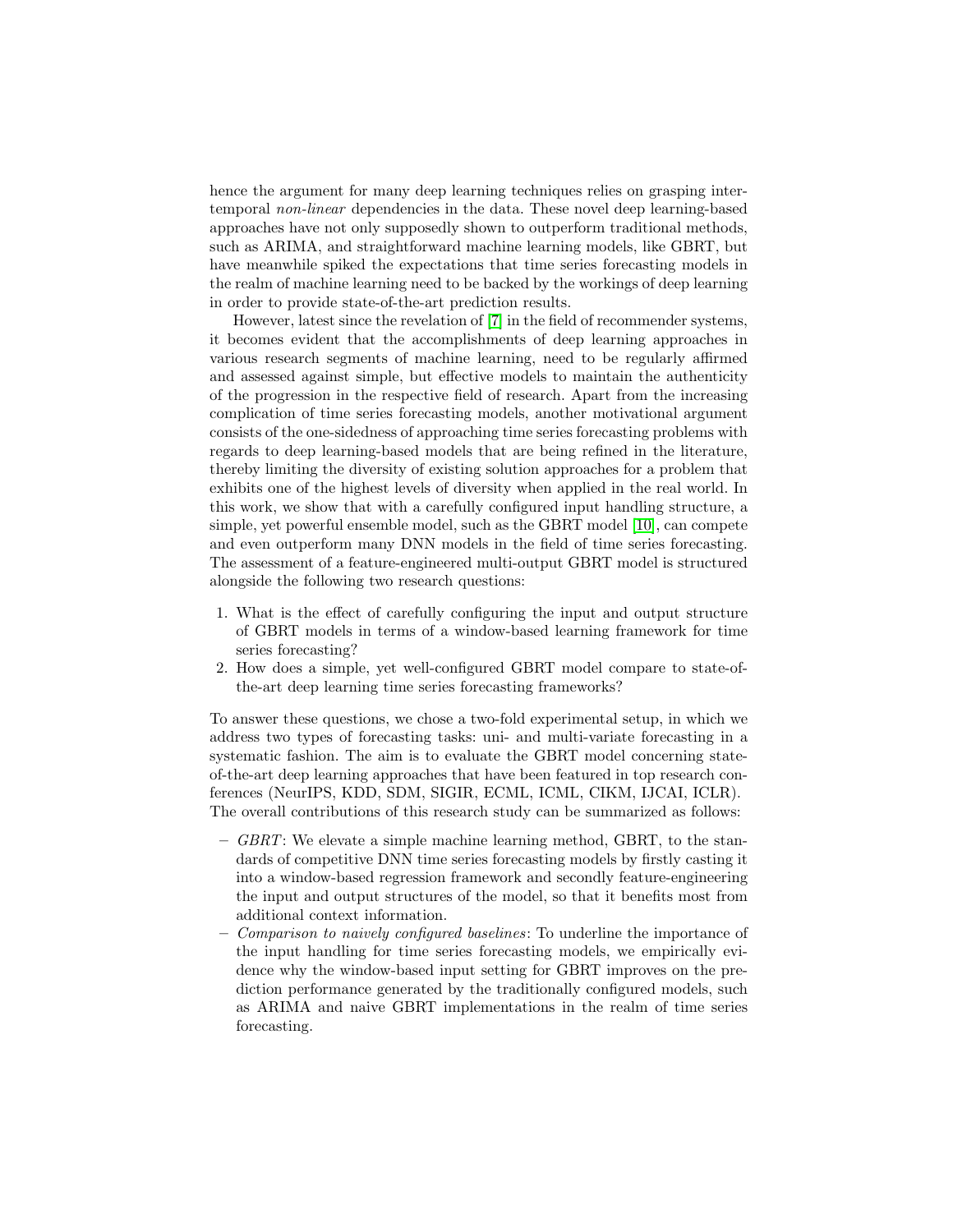– Competitiveness: We study the performance of the GBRT with respect to a variety of state-of-the-art deep learning time series forecasting models and demonstrate its competitiveness on two types of time-series forecasting tasks (uni- and multi-variate).

### 2 Research Design

To motivate and explain the structure of the research study and specifically the evaluation procedure followed in the experiments, we firstly state how the baselines were selected and furthermore elaborate on the forecasting tasks chosen for the evaluation.

### 2.1 Collecting Baseline Papers

To select recently published machine learning papers for our comparison study, we systematically filter the proceedings of highly acclaimed conferences (NeurIPS, KDD, SIGIR, SDM, ECML, ICML, CIKM, IJCAI, ICLR) for the years 2016 to 2020 according to the following requirements;

- Topic only works belonging to the field of time-series forecasting are considered.
- $-$  Data structure specialised data types, such as asynchronous time series and data conceptualised as a graph were excluded.
- $-$  Reproducibility the data should be publicly available and the source codes should be provided by the authors. In cases the source code is not available, but the experimental setup is neatly documented, we replicated the experimental results from the respective publications.
- $\sim$  Computational Feasibility the results presented in the works should be reproducible in a tractable manner and computable in a reasonable amount of time.

At this point, it is worthwhile noting that there was a considerable number of works that fit conceptually but did not comply with the above-mentioned requirements, to be reproduced. Along these lines, we initially considered, for example the approaches by [\[14\]](#page-14-3), [\[4\]](#page-14-4) and [\[9\]](#page-14-5), but were prohibited by missing source codes or not publicly available datasets. An extended list of approaches that were excluded from the experimental evaluation of the present research study can be found in Appendix A.

### 2.2 Evaluation

The evaluation of the configured GBRT model for time series forecasting is conducted on two levels; a *uni-* and a *multi-variate level*. To allow for significant comparability among the selected deep learning baselines and GBRT, we assessed all models on the same pool of datasets, which are summarized in Table [1](#page-3-0) below. To this end, some datasets, specifically *Electricity* and *Traffic*, were initially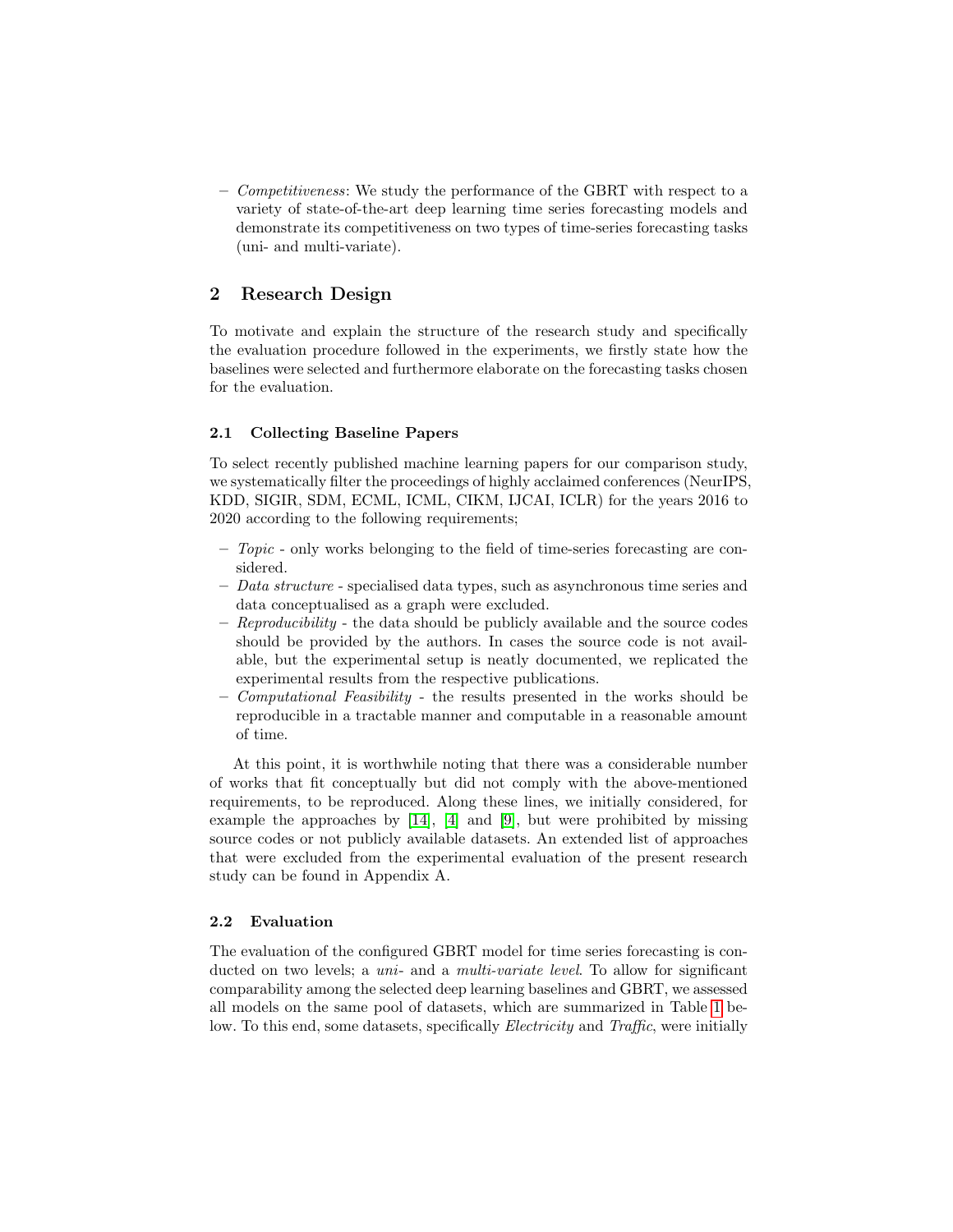<span id="page-3-0"></span>**Table 1.** Dataset Statistics, where n is the number of time-series,  $T$  is the length of the time-series, s is the sample rate,  $L$  is the number of target channels,  $M$  is the number of auxiliary channels (covariates), h is the forecasting window size and  $t'$  and  $\tau$  denote the amount of training and testing time-points respectively.

|                       |                  |           | Data.                       |    | Forecasting Task |                  |           |           |
|-----------------------|------------------|-----------|-----------------------------|----|------------------|------------------|-----------|-----------|
| Dataset               | $\boldsymbol{n}$ | T         | $\mathcal{S}_{\mathcal{S}}$ | L  | М                | $\boldsymbol{h}$ |           | $\tau$    |
| Electricity [18]      | 70               | 26,136    | hourly                      | 1  | $\Omega$         | 24               | 25,968    | 168       |
| Traffic $[18]$        | 90               | 10,560    | hourly                      | 1  | $\Omega$         | 24               | 10,392    | 168       |
| $ElectricityV2$ [12]  | 370              | 6000      | hourly                      | -1 | $\theta$         | 24               | 5832      | 168       |
| Traffic $V2$ [12]     | 963              | 4151      | hourly                      | 1  | $\left( \right)$ | 24               | 3983      | 168       |
| $PeMSD7(M)$ [18]      | 228              | 12,672    | 5 mins                      | -1 | $\Omega$         | 9                | 11,232    | 1,440     |
| Exchange-Rate [11]    | 8                | 7,536     | daily                       | -1 | $\Omega$         | 24               | 6,048     | 1,488     |
| Solar-Energy [11]     | 137              | 52,600    | $10 \text{ mins}$           |    | $\Omega$         | 24               | 42,048    | 10512     |
| Beijing $PM2.5$ [8]   |                  | 43.824    | hourly                      | 1  | 16               | 1, 3, 6          | 35,064    | 8,760     |
| Urban Air Quality [8] |                  | 2,891,387 | hourly                      | 1  | 16               | 6                | 1,816,285 | 1.075.102 |
| SML 2010 [15]         |                  | 4.137     | per min                     | 1  | 26               |                  | 3,600     | 537       |
| NASDAQ 100 [15]       |                  | 40,560    | per min                     |    | 81               |                  | 37,830    | 2.730     |

sub-sampled for the sake of comparability (notably in Table [2\)](#page-8-0), but additional head-to-head comparisons concerning the affected baselines' original experimental setting are provided to validate the findings. For the experiments in Table [2](#page-8-0) we therefore re-evaluated and re-tuned certain baseline models according to the changed specifications in our own experiments. Furthermore, we adapt the evaluation metric for each baseline model separately, such that at least one of the evaluation metrics in Appendix B is used in the original evaluation of almost all considered baseline papers.

Uni- and Multi-variate Forecasting Settings Table [1](#page-3-0) displays the statistics, as well as the respective experimental setups for the considered datasets. The left-hand side provides information concerning the datasets itself that are used to evaluate the models, whereas the right-hand side sets forth the respective experimental specifications. The following uni-variate datasets are retrieved from [\[18\]](#page-15-0): Traffic, Electricity and  $PeMSD7(M)$ . While the Exchange Rate and Solar Energy datasets are collected from [\[11\]](#page-14-0). We consider four multivariate datasets for the study; the Beijing PM2.5 and Urban Air Quality dataset, both containing instances of air quality measurements from a single location  $(n=1)$  and additional meteorological information, in terms of M covariates. The  $SML$  2010 dataset and the Nasdaq 100 stock dataset, contain room temperature and stock market data respectively.

## 3 Problem Formulation

**Notation.** Let  $\mathcal{X}, \mathcal{Y} \subseteq \mathbb{R}$  be sets. For a set  $\mathcal{X}$ , let  $\mathcal{X}^* := \bigcup_{T \in \mathbb{N}} \mathcal{X}^T$  be finite sequences in X. For  $x \in \mathcal{X}^T \subseteq \mathcal{X}^*$   $(T \in \mathbb{N})$ , denote by  $|x| := T$  the length of x.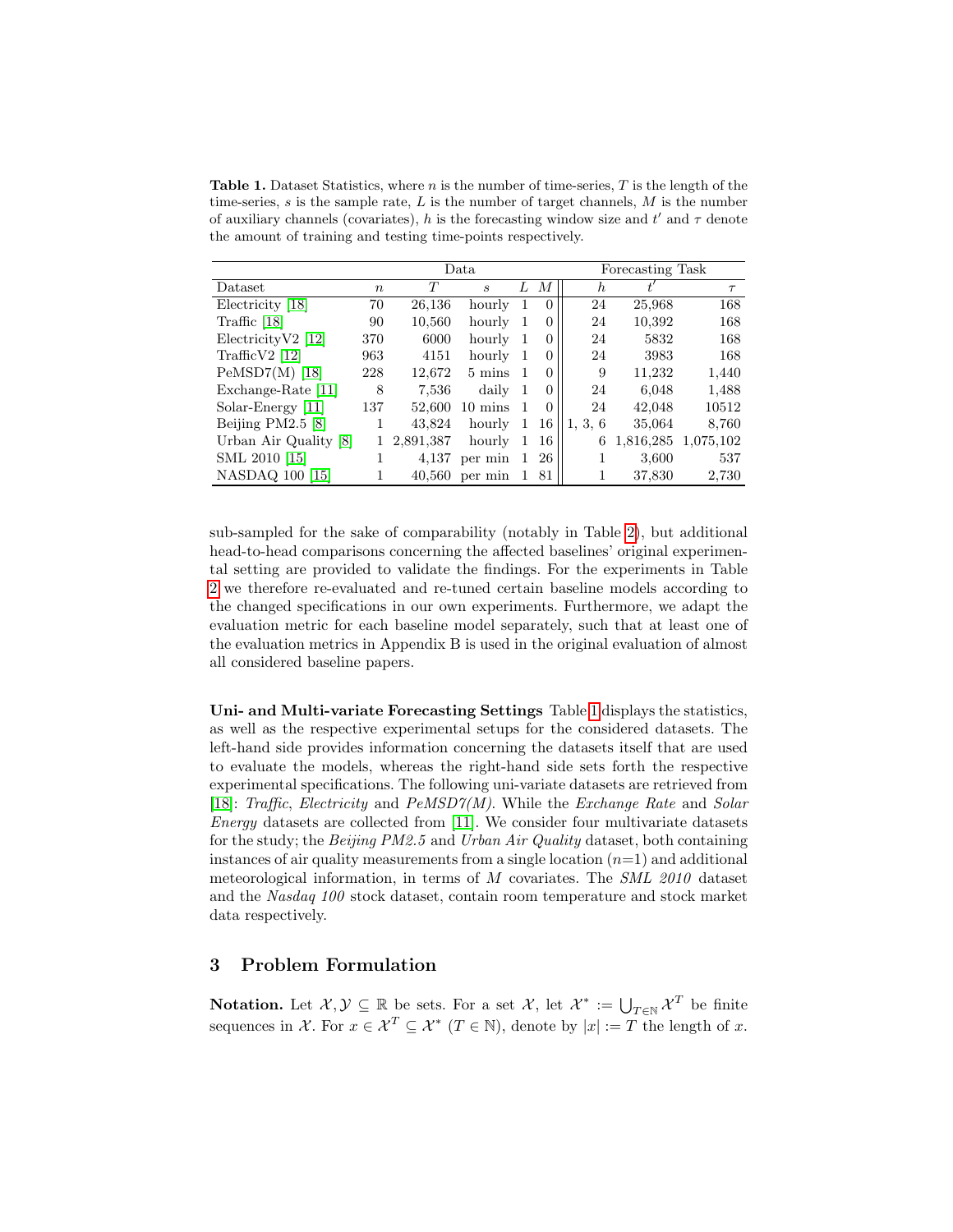For x and y being vectors, we denote by  $\mathcal X$  the predictor space and by  $\mathcal Y$  the target space.

The time series forecasting problem. Time series forecasting, in terms of a supervised learning problem, can be formulated as follows:

Given a set  $\mathcal{X} := (\mathbb{R}^M \times \mathbb{R}^L)^*$  and a set  $\mathcal{Y} := \mathbb{R}^{h \times L}$ , with  $M, L, h \in \mathbb{N}$ , a sample  $\mathcal{D} \in (\mathcal{X} \times \mathcal{Y})^*$  from an unknown distribution p and a loss function  $\ell : \mathcal{Y} \times \mathcal{Y} \to \mathbb{R}$ , find a function  $\hat{y}: \mathcal{X} \to \mathcal{Y}$  called model that minimizes the expected loss:

<span id="page-4-0"></span>
$$
\min \mathbb{E}_{((x,y),y') \sim p}(\ell(y',\hat{y}(x,y))) \tag{1}
$$

The predictors in Equation [1](#page-4-0) consist of sequences of vector pairs,  $(x, y)$ , whereas the target sequence is denoted by  $y'$ . In this paper, we will look at two simple, but important special cases: (i) the univariate time series forecasting problem for which there is only a single channel,  $L = 1$  and no additional covariates are considered, i.e.  $M = 0$ , such that the predictors consist only of sequences of target channel vectors,  $y$ . (ii) the **multivariate time series forecasting prob**lem with a single target channel, where the predictors consist of sequences of vector pairs,  $(x, y)$ , but the task is to predict only a single target channel,  $L = 1$ . In both cases, it is hence sufficient for the model,  $\hat{y}$ , to predict the target channel only:  $\hat{y} : (\mathbb{R}^{h \times L})^* \to \mathbb{R}$ .

### 4 Feature-engineered window-based GBRT

The investigated GBRT model [\[10\]](#page-14-2), specifically the XGBoost implementation [\[6\]](#page-14-8) thereof, brings forth the benefits that it is easy to apply and particularly successful on structured data. But when it comes to the naive implementation in time series forecasting [\[13,](#page-14-9) [5\]](#page-14-10), GBRT models lose a great part of their flexibility, because they are not casted into window-based regression problems, but instead configured, such that they are fitted on the majority of the time series as a complete and consecutive sequence of data points to predict the subsequent and remaining testing part of the time series. Unlike this naive way of input handling, we simulate the input processing behavior used in successful time series forecasting models by re-configuring the time series into windowed inputs and train on those multiple training instances (windows) instead, for which we define a tunable window size,  $w \in \mathbb{N}$ . This window-based input setting for GBRT models is illustrated in Figure [1;](#page-5-0) the first step is to reshape the typical 2D training instances (time series input windows) into GBRT-suitable 1D-shaped vectors (flattened windows) using a transformation function  $\phi : \mathbb{R}^{w \times (L+M)} \to \mathbb{R}^{(w+M)}$ . This function concatenates the target values  $y_i$  from all w instances and then appends the covariate-vector of the last time-point instance t in the input window w, denoted as  $X_{i,t-w+1}^1, \ldots, X_{i,t}^M$  in Figure [1.](#page-5-0) After this reformulation, we obtain the input sequence vector pairs in Equation [1](#page-4-0) for a single time series  $i \in n$ and single target channel  $l \in L$  as  $(x, y) = (Y_{i,t-w+1}^l, \ldots, Y_{i,t}^l; X_{i,t}^1, \ldots, X_{i,t}^M)$ . Regarding the choice of appending only the last time-point instance's covariates, we refer to the ablation study in section 5.3. The next and final step consists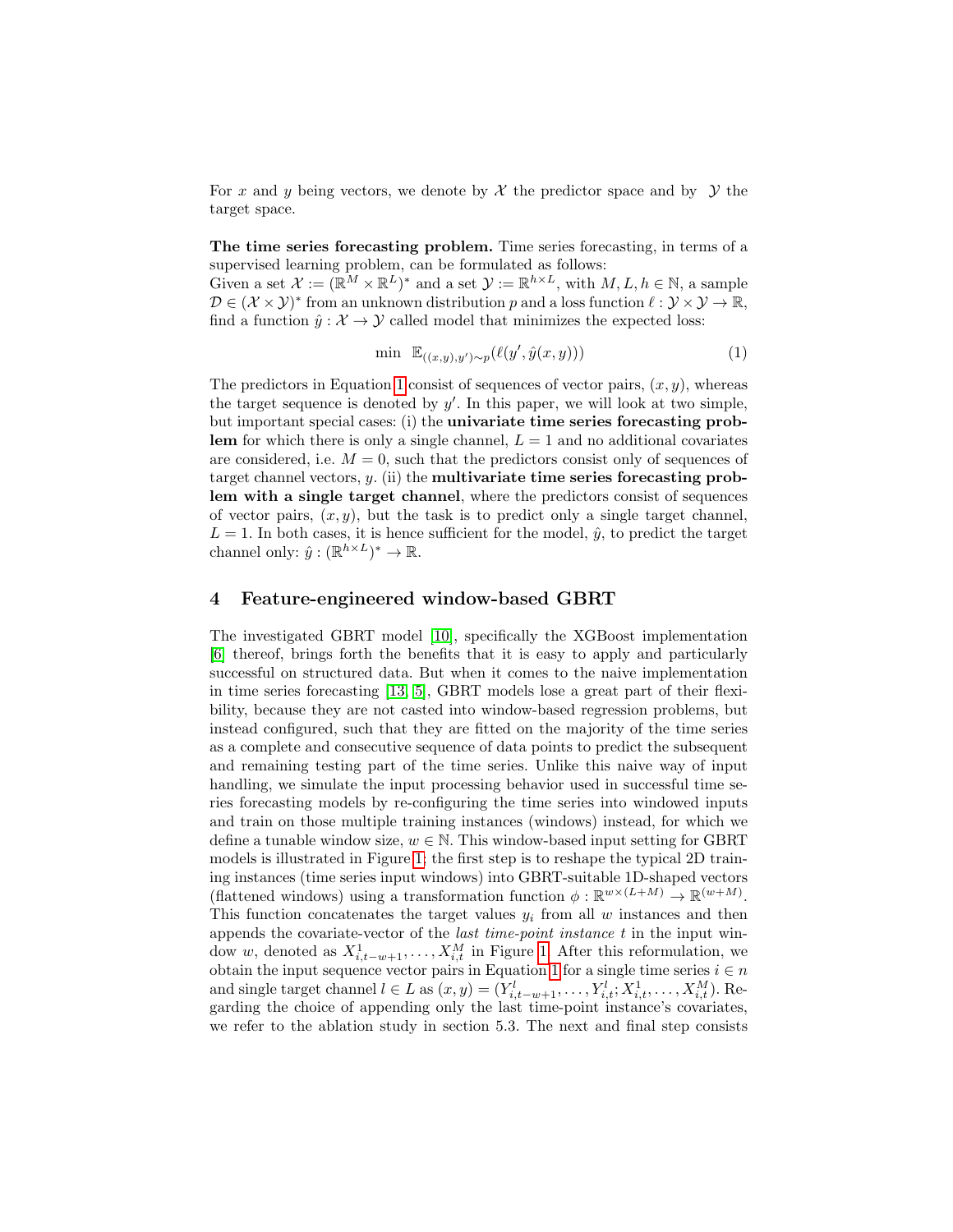

<span id="page-5-0"></span>**Fig. 1.** Reconfiguration of a single window of input instances.  $Y_{i,t-w+1}^l, \ldots, Y_{i,t}^l$  are the target instances in the window, whereas  $X_{i,t-w+1}^1, \ldots, X_{i,t}^M$  are the (external) features in the window for a particular time series  $i \in n$ .

of passing these input vectors to the multi-output GBRT to predict the future target horizon  $y' = Y_{i,t+1}^l, \ldots, Y_{i,t+h}^l$  for every instance, where  $h \in \mathbb{N}$  denotes the amount of time steps to be predicted in the future. The multi-output characteristic of our GBRT configuration is not natively supported by GBRT implementations, but can be instantiated through the use of problem transformation methods, such as the single-target method [\[3\]](#page-14-11). In this case, we chose a multioutput wrapper transforming the multi-output regression problem into several single-target problems. This method entails the simple strategy of extending the number of regressors to the size of the prediction horizon, where a single regressor, and hence a single loss function [\(1\)](#page-4-0), is introduced for each prediction step in the forecasting horizon. The final target prediction is then calculated using the sum of all tree model estimators. This single-target setting automatically entails the drawback that the target variables in the prediction horizon are forecasted independently and that the model cannot benefit from potential relationships between them. Which is exactly why the emphasise lies on the window-based input setting for the GBRT that not only transforms the forecasting problem into a regression task, but more importantly allows the model to capture the autocorrelation effect in the target variable and therefore compensates the initial drawback of independent multi-output forecasting. The described window-based GBRT input setting drastically lifts its forecasting performance, as the GBRT model is now capable of grasping the underlying time series structure of the data and can now be considered an adequate machine learning baseline for advanced DNN time series forecasting models. The above-mentioned naively configured GBRT model  $\hat{y}_{naive}$  on the other hand, is a simple point-wise regression model that takes as input the concurrent covariates of the time point  $X_{i,j}^1, \ldots, X_{i,j}^M$  and predicts a single target value  $Y_{i,j}$  for the same time point such that the training loss;

$$
\ell(\hat{y}; Y) := \frac{1}{n} \sum_{i=1}^{n} \frac{1}{t'} \sum_{j=1}^{t'} (Y_{i,j} - \hat{y}_{naive}(X_{i,j}^1, \dots, X_{i,j}^M))^2
$$
(2)

is minimal.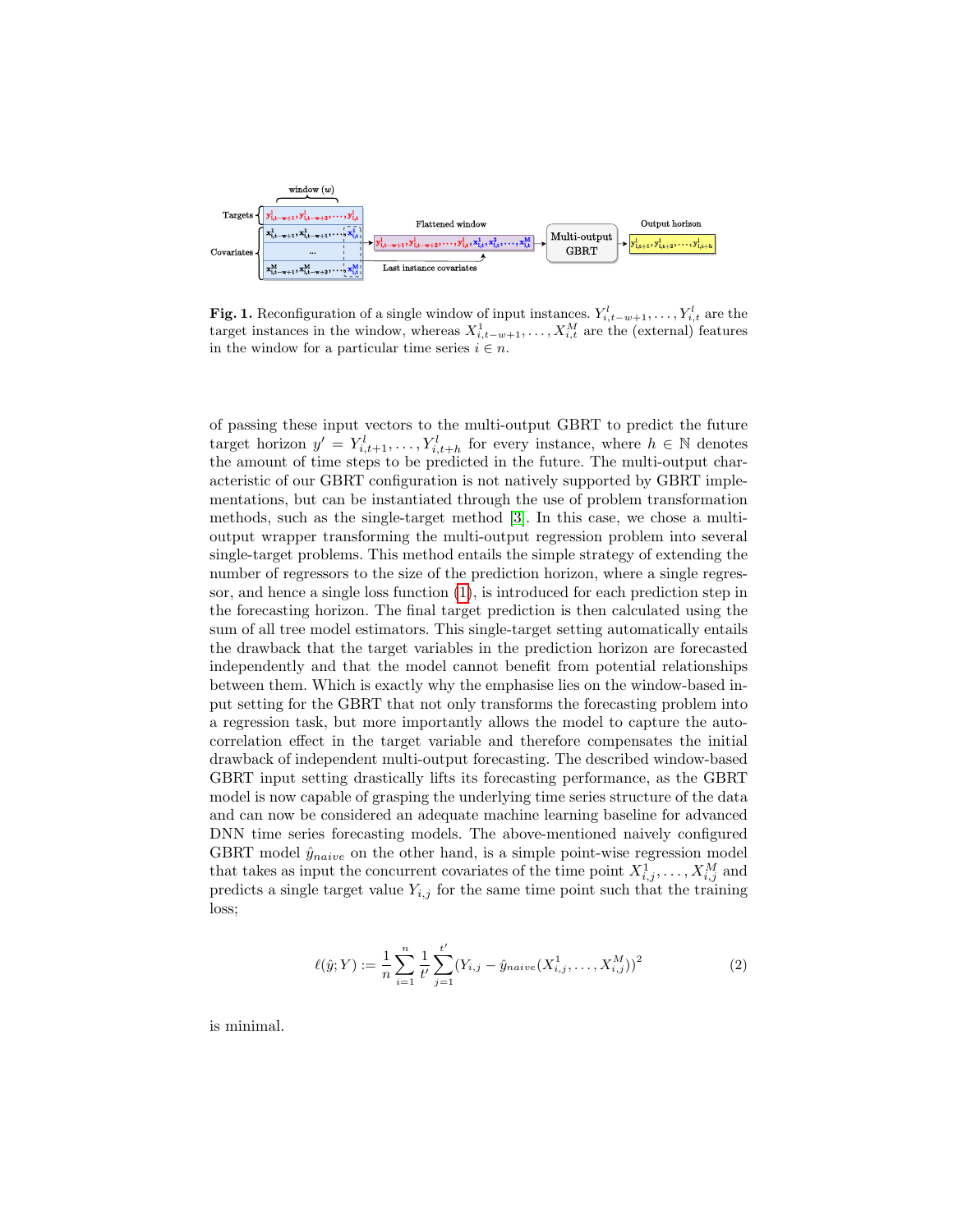### 5 Experiments and Results

The experiments and results in this section aim to evaluate a range of acclaimed DNN approaches on a reconfigured GBRT baseline for time series forecasting. We start by introducing these popular DNN models in section 5.1 and thereafter consider the uni- and multi-variate forecasting setting in separate subsections. Each subsection documents the results and findings for the respective tasks at hand. Concerning the experimental protocol, it is to note that the documented results in the tables are retrieved from a final run including the validation data portion as training data. Our codes are available and accessible through a github  $repository<sup>1</sup>$  $repository<sup>1</sup>$  $repository<sup>1</sup>$ .

### 5.1 DNN Time Series Forecasting Approaches

The following prominent deep learning based models are considered for the assessment in this study:

- 1. The Temporal Regularized Matrix Factorization (TRMF) model [\[20\]](#page-15-2) is a highly scalable matrix factorization based approach, due to its ability to model global structures in the data. Being one of the earlier approaches in this study, the model is restricted to capture linear dependencies in time series data, but has nevertheless shown highly competitive results.
- 2. The Long- and Short-term Time-series Network (LSTNet) [\[11\]](#page-14-0) emphasises both, local multivariate patterns, modeled by a convolutional layer and longterm dependencies, captured by a recurrent network structure. Originally, LSTNet [\[11\]](#page-14-0) featured two versions; "LSTNet-Skip" and "LSTNet-Attn". Since "LSTNet-Attn" is not reproducible<sup>[2](#page-6-1)</sup>, "LSTNet-Skip" is evaluated in the subsequent experiments.
- 3. The Dual-Stage Attention-Based RNN (DARNN) [\[15\]](#page-15-1) firstly passes the model inputs through an input attention mechanism and subsequently employs an encoder-decoder model equipped with an additional temporal attention mechanism. The model is originally evaluated on two multi-variate datasets, but is also featured in the univariate assessment in section 5.2, due to its straightforward applicability to univariate datasets.
- 4. The Deep Global Local Forecaster (DeepGlo) [\[18\]](#page-15-0) is based on a global matrix factorization structure that is regularized by a temporal convolutional network. The model incorporates additional channels derived from the date and timestamp and is originally assessed on univariate datasets.
- 5. The Temporal Fusion Transformer (TFT) model [\[12\]](#page-14-6) is the most recent DNN approach featured in this study. The powerful framework combines recurrent layers for local processing with the transformer-typical self-attention layers that capture long-term dependencies in the data. Not only can the model dynamically attend to relevant features during the learning process, it additionally suppresses those qualified as irrelevant through gating mechanisms.

<span id="page-6-0"></span> $1 \text{ https://github.com/Daniela-Shereen/GBRT-for-TSF}$ 

<span id="page-6-1"></span><sup>2</sup> https://github.com/laiguokun/LSTNet/issues/11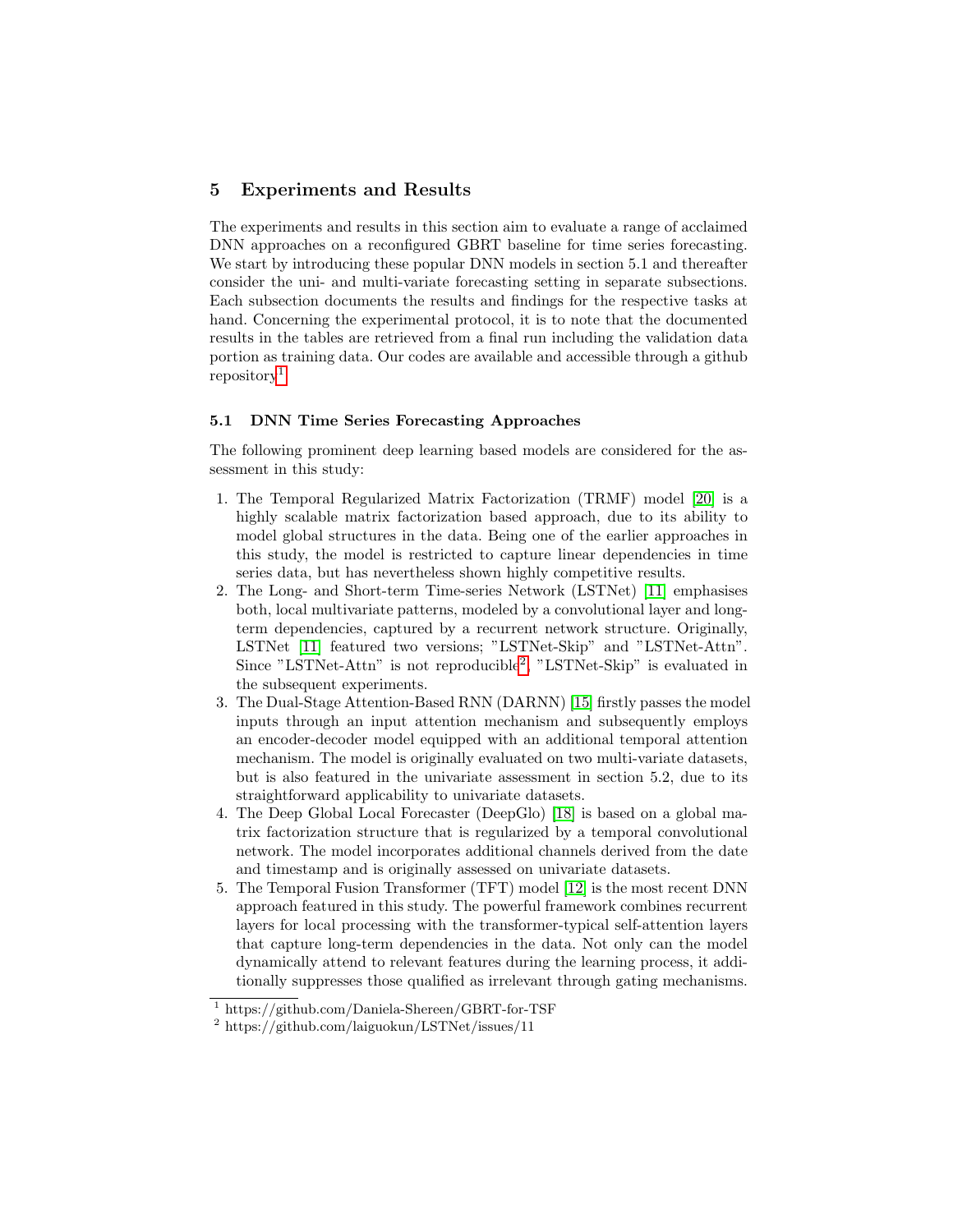- 6. The DeepAR model [\[17\]](#page-15-3) is an auto-regressive probabilistic RNN model that estimates parametric distributions from time series with the help of additional time- and categorical covariates. As the open source implementation of DeepAR (GluonTS [\[1\]](#page-14-12)) claims itself to be only "similar" to the architecture described in [\[17\]](#page-15-3), we preferrably compare head to head with published normalized deviation results (referred to as WAPE in the subsequent result tables) instead of re-implementing it from scratch.
- 7. The Deep State Space Model (DeepState) [\[16\]](#page-15-4) is a probabilistic generative model that learns to parametrize a linear state space model using RNNs. Similar to DeepAR, the open source implementation is technically available through GluonTS [\[1\]](#page-14-12), but in this case the hyperparameters for reproducing the published results were not clearly stated in [\[16\]](#page-15-4), which encouraged us to also engage in a head to head comparison with regards to the published normalized deviation results.
- 8. The Deep Air Quality Forecasting Framework (DAQFF) [\[8\]](#page-14-7) consists of a two-staged feature representation; The data is passed through three 1D convolutional layers, followed by two bi-directional LSTM layers and a subsequent linear layer for prediction. As is deducible from the model name, this framework is explicitly constructed to predict air quality and is thus assessed on the respective multivariate datasets listed in Table [1.](#page-3-0)

On another note, to address research question 2 and highlight the importance of casting time series forecasting problems as rolling window-based regression problems, two further baseline models are included; a naively configured GBRT baseline (GBRT(Naive)) and a simple ARIMA model. Opposed to the windowbased GBRT (GBRT(W-b)), these naively configured implementations consists of firstly fitting the respective model on the complete and consecutive training portion of the data, before evaluating it on the remaining testing data as is.

#### 5.2 Univariate Datasets

Univariate time series forecasting aims at predicting a single target variable in the future, based on the historical input of this target variable only. At this point it is important to mention that we consider the existence of multiple  $(n)$ independent single-targeted time series of the same variable not as a characteristic of multi-variate time series forecasting, but rather as multiple, independent uni-variate time series. We furthermore allow for the construction of simple timecovariates that are, for most cases, extracted from the timestamp information. For the datasets in this subsection, it conviniently just so happened that the lookup window size used is equivalent to the forecasting window size, that can be deduced from Table [1.](#page-3-0)

Results for Uni-variate Time Series The results in table [2](#page-8-0) summarize the forecasting performances concerning the uni-variate time series forecasting datasets without using simple covariates as predictors. Overall the results indicate strong competitiveness on behalf of the window-based GBRT with the sole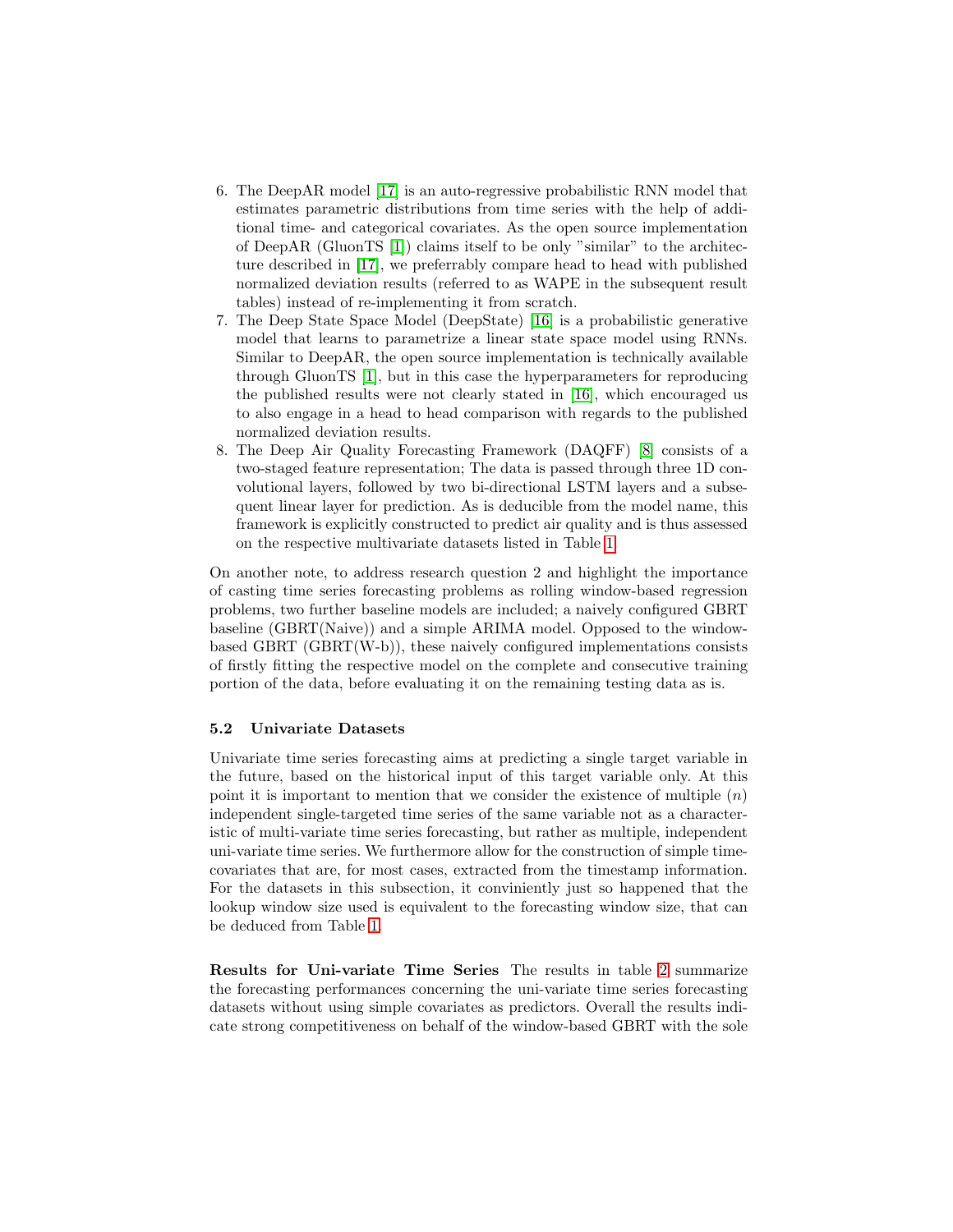exception of traffic forecasting. Traditionally configured forecasting models, such as ARIMA and GBRT(Naive), are, on the other hand, expectably outperformed by far. This finding emphasises the relevance of carefully configuring and adapting machine learning baseline to the given problem. While for this uni-variate setting, no covariates were considered, the performance gains in GBRT(W-b) can exclusively be attributed to the rolling forecasting formulation for GBRT.

|                    |             |                       |        | Without covariates |                                        |         |         |
|--------------------|-------------|-----------------------|--------|--------------------|----------------------------------------|---------|---------|
| Dataset            |             | LSTNet                |        |                    | TRMF DARNN GBRT(Naive) ARIMA GBRT(W-b) |         |         |
|                    |             | RMSE 1095.309 136.400 |        | 404.056            | 523.829                                | 181.210 | 125.626 |
| Electricity        | WAPE        | 0.997                 | 0.095  | 0.343              | 0.878                                  | 0.310   | 0.099   |
|                    | MAE         | 474.845               | 53.250 | 194.449            | 490.732                                | 154.390 | 55.495  |
|                    | RMSE        | 0.042                 | 0.023  | 0.015              | 0.056                                  | 0.044   | 0.046   |
| Traffic            | WAPE        | 0.102                 | 0.161  | 0.132              | 0.777                                  | 0.594   | 0.568   |
|                    | MAE         | 0.014                 | 0.009  | 0.007              | 0.043                                  | 0.032   | 0.030   |
|                    | RMSE        | 55.405                | 5.462  | 5.983              | 12.482                                 | 15.357  | 5.613   |
| PeMSD7             | WAPE        | 0.981                 | 0.057  | 0.060              | 0.170                                  | 0.183   | 0.051   |
|                    | MAE         | 53.336                | 3.329  | 3.526              | 9.604                                  | 10.304  | 3.002   |
|                    | <b>RMSE</b> | 0.018                 | 0.018  | 0.025              | 0.081                                  | 0.123   | 0.017   |
| Exchange-Rate WAPE |             | 0.017                 | 0.015  | 0.022              | 0.456                                  | 0.170   | 0.013   |
|                    | MAE         | 0.013                 | 0.011  | 0.016              | 0.068                                  | 0.101   | 0.010   |

<span id="page-8-0"></span>Table 2. Experimental Results for Univariate Datasets without covariates (bold represents the best result and underlined represents second best)

Whereas for electricity forecasting, the window-based GBRT shows the best RMSE performance across all models with a respectable margin, its performance concerning WAPE and MAE is solely outperformed by TRMF introduced in 2016. The attention-based DARNN model exhibits worse performance, but has originally been evaluated in a multi-variate setting on stock market and indoor temperature data. Unlike LSTNet, which has originally been evaluated in a univariate setting, but had to be re-implemented for all datasets in Table [2,](#page-8-0) due to the different evaluation metrics in placed. Regarding the exchange rate prediction task, LSTNet (being re-implemented with  $w = 24$ ) and TMRF show comparably strong results, but are nevertheless outperformed by the windowbased GBRT baseline. Due to the unfavourable performance results on behalf of LSTNet in Table [2,](#page-8-0) affirming results are shown in Table [4](#page-10-0) with respect to its originally used metrics and original experimental setup. Without considering time-predictors, the results for traffic forecasting are mixed, such that the best results for the hourly Traffic dataset are achieved by DARNN and LSTNet, while for the PeMSD7 dataset, the window-based GBRT baseline outperforms the DNN models on two out of three metrics. The inclusion of time covariates however, boosts GBRT's performance considerably (Table [3\)](#page-9-0), such that, also for traffic forecasting, all DNN approaches, including DeepGlo [\[18\]](#page-15-0) and a popu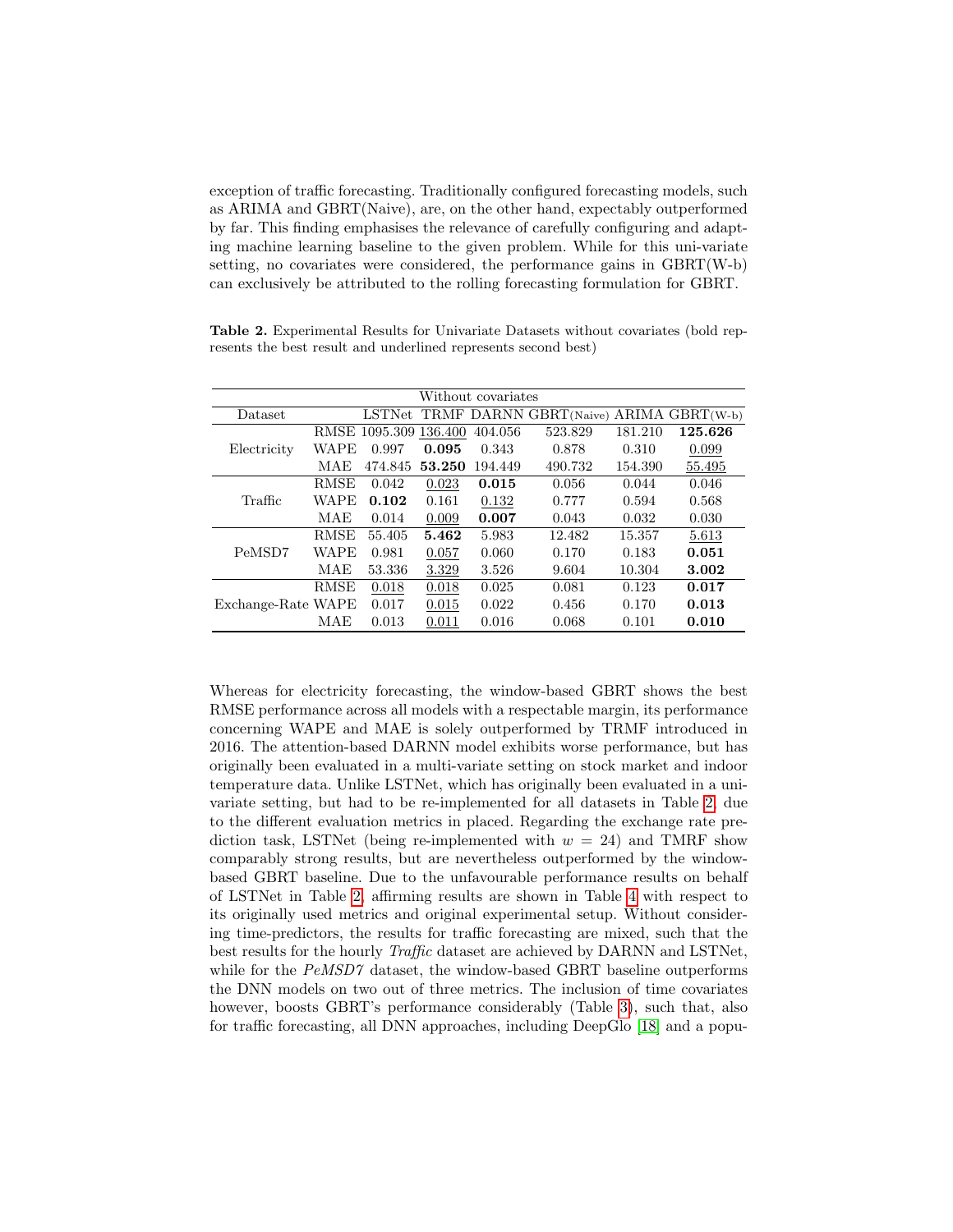lar spatio-temporal traffic forecasting model (STGCN) [\[19\]](#page-15-5), which achieved an RMSE of 6.77 on PeMSD7, are outperformed by the reconfigured GBRT baseline.

<span id="page-9-0"></span>

| With time-covariates |             |          |                                   |         |  |  |  |  |
|----------------------|-------------|----------|-----------------------------------|---------|--|--|--|--|
| Dataset              |             |          | DeepGlo $GBRT(Naive)$ $GBRT(W-b)$ |         |  |  |  |  |
|                      | <b>RMSE</b> | 141.285  | 175.402                           | 119.051 |  |  |  |  |
| Electricity          | WAPE        | 0.094    | 0.288                             | 0.089   |  |  |  |  |
|                      | MAE         | 53.036   | 143.463                           | 50.150  |  |  |  |  |
|                      | <b>RMSE</b> | 0.026    | 0.038                             | 0.014   |  |  |  |  |
| Traffic              | WAPE        | 0.239    | 0.495                             | 0.112   |  |  |  |  |
|                      | MAE         | 0.013    | 0.027                             | 0.006   |  |  |  |  |
|                      | <b>RMSE</b> | $6.490*$ | 8.238                             | 5.194   |  |  |  |  |
| PeMSD7               | WAPE        | 0.070    | 0.100                             | 0.048   |  |  |  |  |
|                      | MAE         | $3.530*$ | 5.714                             | 2.811   |  |  |  |  |
|                      | <b>RMSE</b> | 0.038    | 0.079                             | 0.016   |  |  |  |  |
| Exchange-Rate WAPE   |             | 0.038    | 0.450                             | 0.013   |  |  |  |  |
|                      | MAE         | 0.029    | 0.066                             | 0.010   |  |  |  |  |

Table 3. Experimental Results for Univariate Datasets with covariates

(\*) Results reported from the original paper.

Overall, windowing inputs and adding simple time-covariates to gradient-boosted tree models demonstrates a convincing generalization performance across the various univariate time series datasets in Table [2](#page-8-0) and [3.](#page-9-0) To further affirm this finding and mitigate any disadvantages for the DNN approaches that may have been caused by different evaluation metrics or subsampled datasets, the subsequent subsections comprise head to head experiments for an evaluation on published performance results.

Complementary Comparison against LSTNet In this section, we assess LSTNet on the additional Solar-Energy dataset showcased together with the Exchange-Rate dataset in the original publication [\[11\]](#page-14-0). Table [4](#page-10-0) displays the results for GBRT(W-b) including time covariates and a forecasting window of  $h = 24$  evaluated on Root Relative Squared Error (RSE) and Empirical Correlation Coefficient (Corr). These complementary results reinforce the above finding that strong, deep learning-backed frameworks, such as LSTNet, can be (consistently) outperformed by a well-configured GBRT model.

Comparison against Probabilistic and Tranformer-based Models Lastly, we want to affirm the above finding for univariate datasets also with respect to probabilistic models, such as DeepAR [\[17\]](#page-15-3) and DeepState [\[16\]](#page-15-4), and a Transformerbased model (TFT) [\[12\]](#page-14-6). In order to compare head to head with published results,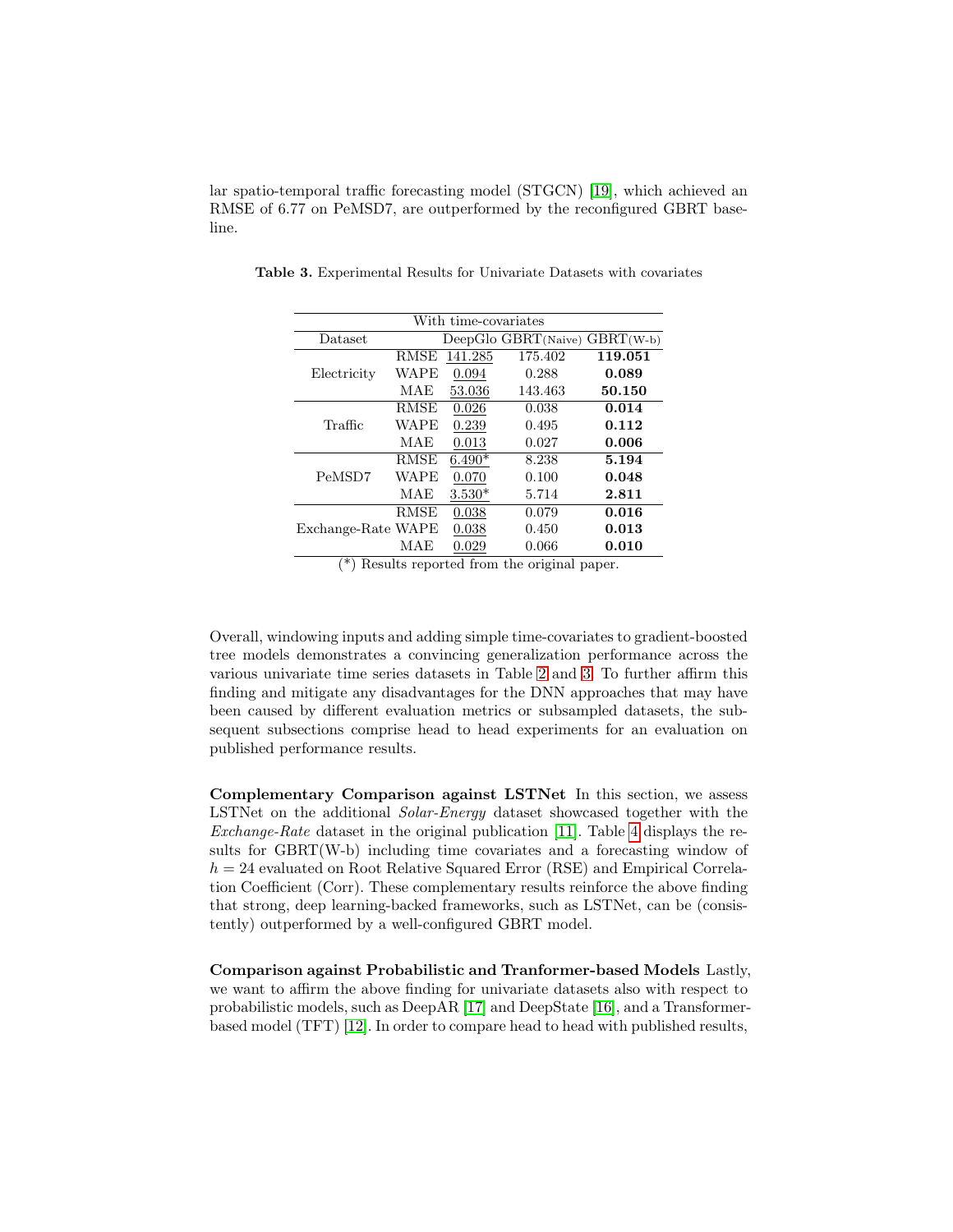<span id="page-10-0"></span>Table 4. LSTNet vs window-based GBRT

| Model                                           |          | Solar-Energy | Exchange-Rate |       |  |  |  |  |
|-------------------------------------------------|----------|--------------|---------------|-------|--|--|--|--|
|                                                 | RSE Corr |              | <b>RSE</b>    | Corr  |  |  |  |  |
| LSTNet* [11] 0.464 0.887 0.044                  |          |              |               | 0.935 |  |  |  |  |
| GBRT(W-b) 0.455 0.896 0.037 0.999               |          |              |               |       |  |  |  |  |
| $(*)$ Results reported from the original paper. |          |              |               |       |  |  |  |  |

we apply the experimental setting followed in [\[12\]](#page-14-6) regarding using different versions of the Electricity V2 and Traffic V2 datasets; specifically for Electricity V2 has  $n = 370$  available series, but the time series length is  $T = 6000$ , while the Traffic V2 dataset consisting of 963 series time series length around  $T = 4000$ . The testing period, described in Table [1](#page-3-0) (seven days) remains the same and simplistic timestamp-extracted covariates are used in all models. The parameters for the window-based GBRT on the  $TrafficV2$  dataset are the same as the ones used for the sub-sampled dataset, whereas for  $ElectricityV2$ , the parameters had to be tuned separately.

Table 5. DeepAR, DeepState and TFT vs window-based GBRT. The results are given in terms of the normalized deviations (WAPE).

<span id="page-10-1"></span>

| Dataset                          | Model |       |                                                    |       |  |  |  |  |  |  |
|----------------------------------|-------|-------|----------------------------------------------------|-------|--|--|--|--|--|--|
|                                  |       |       | DeepAR* [17] DeepState* [16] $TFT*$ [12] GBRT(W-b) |       |  |  |  |  |  |  |
| ElectricityV2                    | 0.070 | 0.083 | 0.055                                              | 0.067 |  |  |  |  |  |  |
| TrafficV2                        | 0.170 | 0.167 | 0.095                                              | 0.148 |  |  |  |  |  |  |
| $(*)$ Results reported from [12] |       |       |                                                    |       |  |  |  |  |  |  |

The results in Table [5](#page-10-1) above underline the competitiveness of the rolling forecastconfigured GBRT, but also show that considerably stronger transformer-based models, such as the TFT [\[12\]](#page-14-6), rightfully surpass the boosted regression tree performance. Nevertheless, as an exception, the TFT makes up the only DNN model that consistently outperforms GBRT in this study, while probabilistic models like DeepAR and DeepState are outperformed on these uni-variate datasets.

A major finding of the results in this subsection was that even simplistic covariates, mainly extracted from the timestamp, elevated the performance of a GBRT baseline extensively. In the next subsection, these covariates are extended to consist of expressive variables featured in the dataset.

### 5.3 Multivariate Datasets

The considered multi-variate time series forecasting setting describes the case where the data for more than one feature is natively provided in a dataset, however, only one single target variable needs to be forecasted. In this case, we are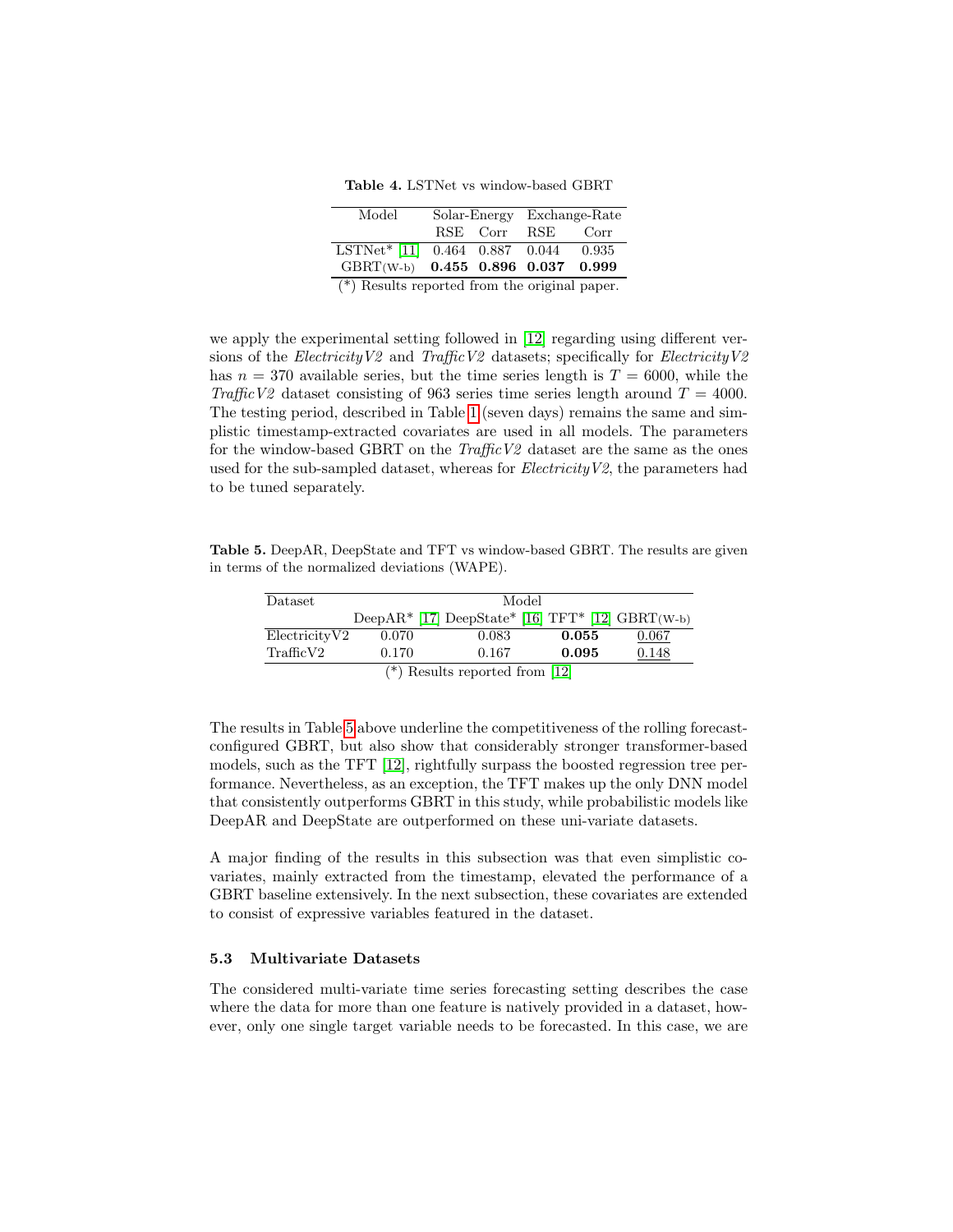given external features  $X_{i,t-w}^1, \ldots, X_{i,t}^M$  that are more expressive than simplistic time-predictors extracted from the timestamp. Concerning the features, two alternative ways exist to look at multi-variate time series forecasting in the literature, such as in [\[15\]](#page-15-1) and [\[8\]](#page-14-7) for example, we decided to stick to the terminology in [\[8\]](#page-14-7) to differentiate between having a single target with multiple conditioning covariates and multi-time series instances.

The following subsections refer to two different multi-variate forecasting tasks and their respective experimental settings; Firstly, we revisit the attention-based DARNN model from section 5.2 in order to evaluate its performance against the GBRT baseline in a head to head fashion. In a second step, we assess a DNN framework, namely DAQFF, against GBRT on the air quality prediction task and implicitly engage also in a comparison of simpler neural network structures, such as CNNs and LSTMs for this task.

Comparison against DARNN with Covariates For this head to head comparison, the multi-variate forecasting task in [\[15\]](#page-15-1) is to predict target values, room temperature ( $SML$  2010) and stock price ( $NASDAQ100$ ) respectively, one step ahead, given various predictive features and a lookup window size of 10 data points, which has also been proven to be the best value for DARNN.

| Model                                                                                                                                                                        | <b>SML 2010</b> |                                | NASDAQ100                   |  |  |
|------------------------------------------------------------------------------------------------------------------------------------------------------------------------------|-----------------|--------------------------------|-----------------------------|--|--|
|                                                                                                                                                                              |                 |                                | RMSE MAPE MAE RMSE MAPE MAE |  |  |
| $ARIMA$ * [2] 0.0265 0.0929 0.0195 1.4500 0.0184 0.9100                                                                                                                      |                 |                                |                             |  |  |
| $\text{DARNN} \ast \left[ 15 \right] \hspace{.2cm} 0.0197 \hspace{.2cm} 0.0714 \hspace{.2cm} 0.0150 \hspace{.2cm} 0.3100 \hspace{.2cm} \textbf{0.0043} \hspace{.2cm} 0.2100$ |                 |                                |                             |  |  |
| GBRT(W-b) 0.0168 0.0615 0.0134 0.0784 0.0257 0.0633                                                                                                                          |                 |                                |                             |  |  |
|                                                                                                                                                                              |                 | $\sqrt{4}$ n 1. 1. 1. $\theta$ | - Far ⊭ 1                   |  |  |

<span id="page-11-0"></span>Table 6. DARNN vs window-based GBRT

 $(*)$  Results reported from  $|15|$ .

The results in Table [6](#page-11-0) support the findings from the previous section also in this multi-variate case and show that even attention-backed DNN frameworks specifically conceptualised for multi-variate forecasting can be outperformed by a simple, well-configured GBRT baseline. On another note, given that the only non-DNN baseline in the evaluation protocol in [\[15\]](#page-15-1) was ARIMA, highlights furthermore the one-sidedness of machine learning forecasting models for the field of time series forecasting. Thus, generally, care has not only to be taken when configuring presumably less powerful machine learning baselines, but also when creating the pool of baselines for evaluation.

Comparison against DAQFF As a last comparative (head to head) experiment in this study, we assess a fully-fletched DNN model, namely Deep Air Quality Forecasting Framework, that has explicitly been constructed for the air quality forecasting task on the reconfigured GBRT baseline. The original results concerning DAQFF [\[8\]](#page-14-7) were not reproducible, since the source codes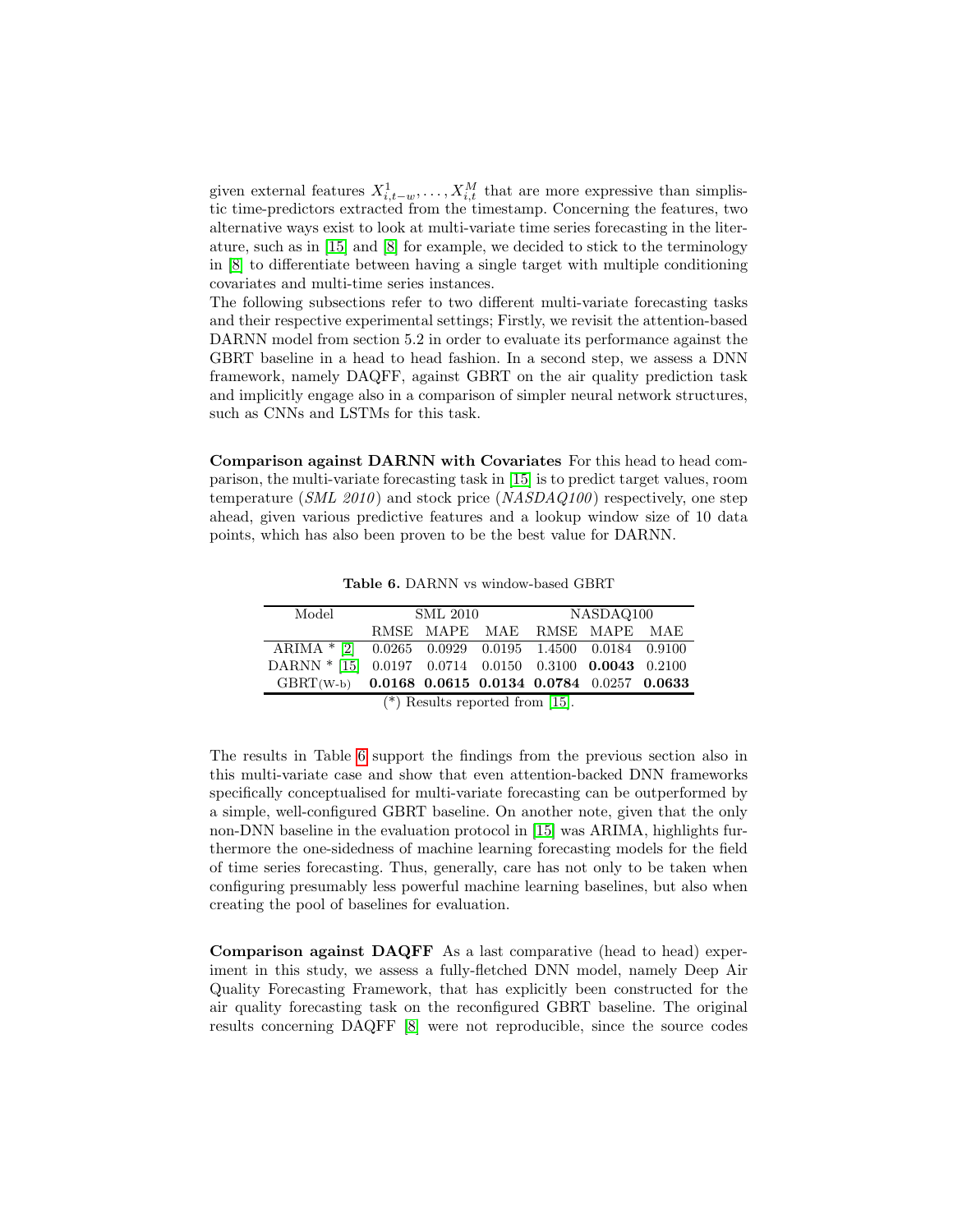were not available, but the data was nevertheless accessible.The original, welldocumented, data pre-processing scheme and experimental setup was adopted, such that the forecasting window size was chosen to be 6 hours and the lookup window size was set to 1 hour for both datasets. Table [7](#page-12-0) shows that even DNN

<span id="page-12-0"></span>Table 7. Naive and window-based GBRT vs DAQFF on the Beijing PM2.5 and Urban Air Quality datasets for lookup window size 1 and forecasting window size 6.

| Dataset                                                                 | Model |                              |  |  |  |       |                                                   |       |  |  |
|-------------------------------------------------------------------------|-------|------------------------------|--|--|--|-------|---------------------------------------------------|-------|--|--|
|                                                                         |       |                              |  |  |  |       | LSTM* GRU* RNN* CNN* DAQFF* GBRT(Naive) GBRT(W-b) |       |  |  |
| PM2.5                                                                   |       | RMSE 57.49 52.61 57.38 52.85 |  |  |  | 43.49 | 83.08                                             | 42.37 |  |  |
|                                                                         | MAE   | 44.12 38.99 44.69 39.68      |  |  |  | 27.53 | 56.37                                             | 25.87 |  |  |
| Air Quality RMSE 58.25 60.76 60.71 53.38<br>MAE 44.28 45.53 46.16 38.21 |       |                              |  |  |  | 46.49 | 40.50                                             | 40.55 |  |  |
|                                                                         |       | 44.28 45.53 46.16 38.21      |  |  |  | 25.01 | 24.30                                             | 22.34 |  |  |

<sup>(\*)</sup> Results reported from [\[8\]](#page-14-7).

models that are specifically designed for a certain forecasting task, air quality prediction in this case, and therefore are assumed to work particularly well concerning that task, are not meeting the expectations. Instead, the DAQFF is performing worse than a simple window-based, feature-engineered gradient boosted regression tree model. In this experiment, it is to note that even a GBRT model used in the traditional applicational forecasting sense delivers better results on the Air Quality Dataset. Additional experiments regarding DAQFF that support the general finding if this study are documented in Appendix C and have been omitted here due to space constraints.

#### 5.4 Ablation Study

This section presents supporting results for the feature inclusion scheme, elaborated on in section 4, such that including only the last time step's covariates in the flattened GBRT input window is sufficient to achieve competitive results. In

<span id="page-12-1"></span>

| Model         |        | All instances | Last instance |        |  |
|---------------|--------|---------------|---------------|--------|--|
|               | RMSE   |               | MAE RMSE      | MAE    |  |
| SML2010       | 0.016  | 0.013         | 0.016         | 0.013  |  |
| <b>NASDAQ</b> | 0.096  | 0.078         | 0.078         | 0.063  |  |
| Exchange-Rate | 0.016  | 0.010         | 0.016         | 0.010  |  |
| Beijing PM2.5 | 33.310 | 19.150 33.580 |               | 19.250 |  |

Table 8. Performance comparison between using only the covariates of last windowed instance against using covariates of all the windowed instances.

this regard, we assess both configurations of the window-based GBRT on selected datasets from Table [1](#page-3-0) and show the difference in performance. The experimental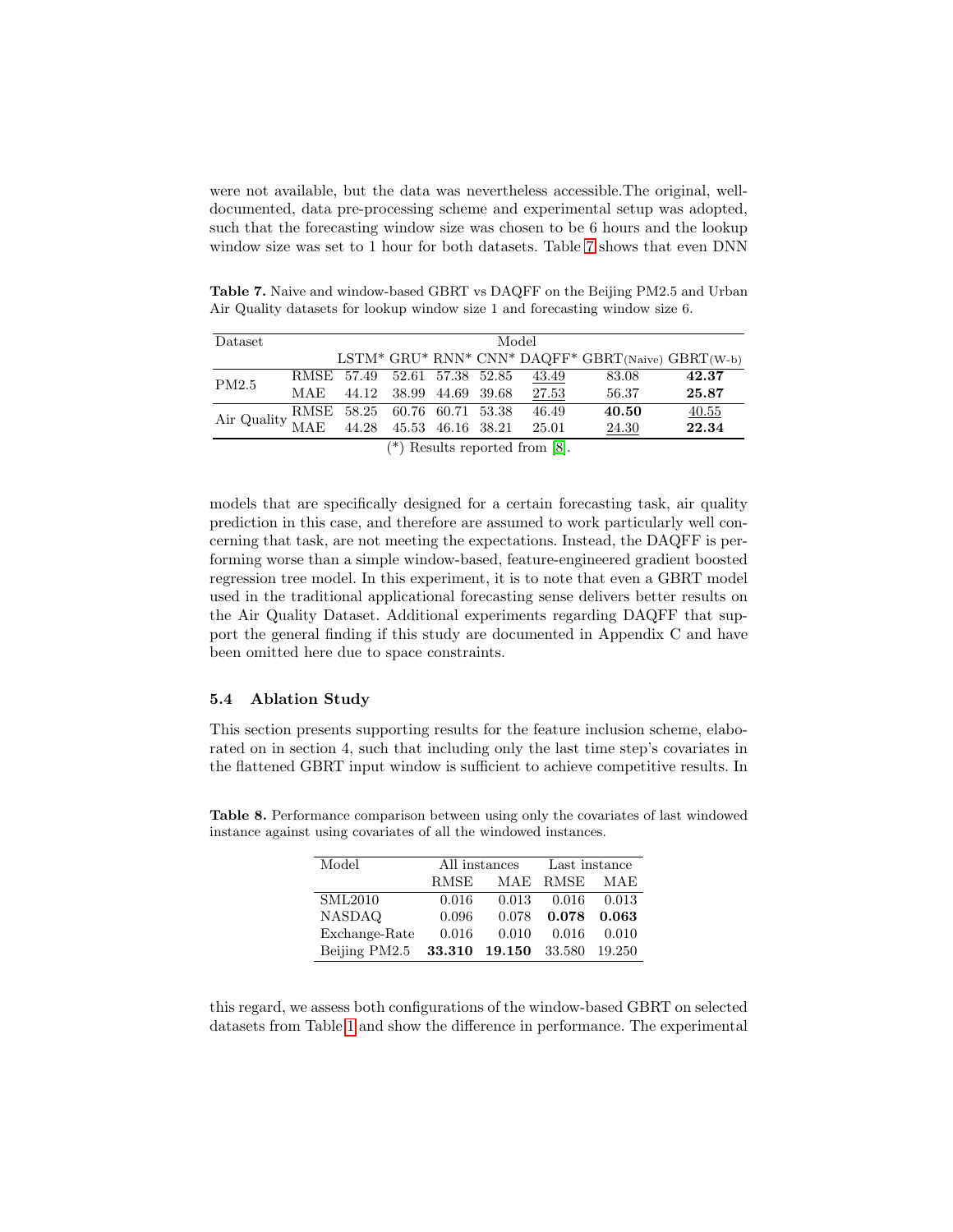setup concerning the datasets is the same as in the respective subsections above, except for  $PM2.5$ , where the lookup window size and the prediction window size is set to 6 and 3 respectively.

The results in Table [8](#page-12-1) demonstrate that considering only the last instance's auxiliary features has barely caused an information loss, such that a lot of computational memory and power can be saved by applying the "Last instance" scheme.

# 6 Conclusion

In this study, we have investigated and reproduced a number of recent deep learning frameworks for time series forecasting and compared them to a rolling forecast GBRT on various datasets. The experimental results evidence that a conceptually simpler model, like the GBRT, can compete and sometimes outperform state-of-the-art DNN models by efficiently feature-engineering the input and output structures of the GBRT. On a broader scope, the findings suggest that simpler machine learning baselines should not be dismissed and instead configured with more care to ensure the authenticity of the progression in field of time series forecasting. For future work, these results incentivise the application of this window-based input setting for other simpler machine learning models, such as the multi-layer perceptron and support vector machines.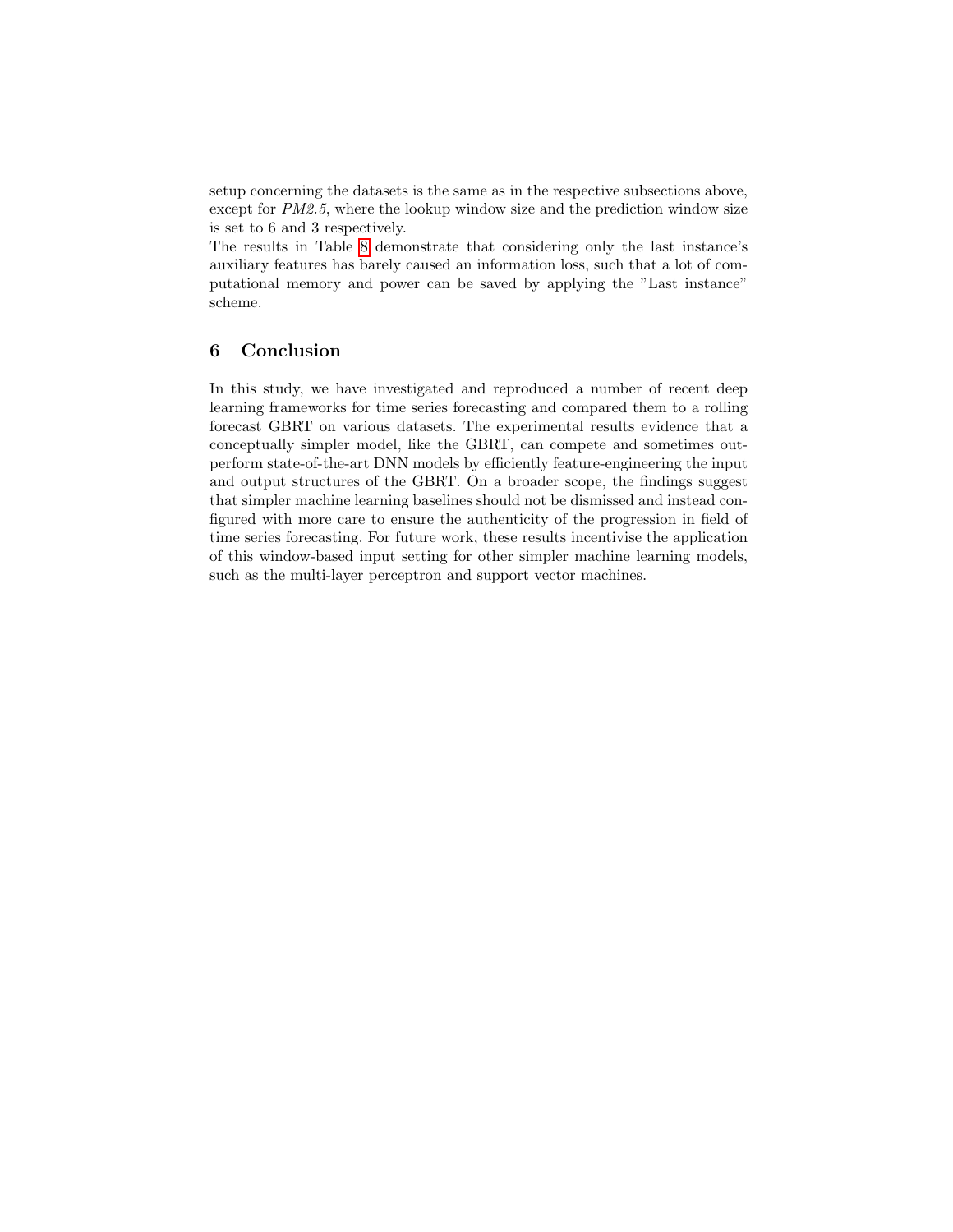# Bibliography

- <span id="page-14-12"></span>[1] Alexandrov, A., Benidis, K., Bohlke-Schneider, M., Flunkert, V., Gasthaus, J., Januschowski, T., Maddix, D.C., Rangapuram, S., Salinas, D., Schulz, J., et al.: Gluonts: Probabilistic time series models in python. arXiv preprint arXiv:1906.05264 (2019)
- <span id="page-14-13"></span>[2] Asteriou, D., Hall, S.G.: Arima models and the box–jenkins methodology. Applied Econometrics 2(2), 265–286 (2011)
- <span id="page-14-11"></span>[3] Borchani, H., Varando, G., Bielza, C., Larrañaga, P.: A survey on multioutput regression. Wiley Interdisciplinary Reviews: Data Mining and Knowledge Discovery 5(5), 216–233 (2015)
- <span id="page-14-4"></span>[4] Che, Z., Purushotham, S., Li, G., Jiang, B., Liu, Y.: Hierarchical deep generative models for multi-rate multivariate time series. In: International Conference on Machine Learning. pp. 784–793 (2018)
- <span id="page-14-10"></span>[5] Chen, P., Liu, S., Shi, C., Hooi, B., Wang, B., Cheng, X.: Neucast: Seasonal neural forecast of power grid time series. In: IJCAI. pp. 3315–3321 (2018)
- <span id="page-14-8"></span>[6] Chen, T., Guestrin, C.: Xgboost: A scalable tree boosting system. In: Proceedings of the 22nd acm sigkdd international conference on knowledge discovery and data mining. pp. 785–794 (2016)
- <span id="page-14-1"></span>[7] Dacrema, M.F., Cremonesi, P., Jannach, D.: Are we really making much progress? a worrying analysis of recent neural recommendation approaches. In: Proceedings of the 13th ACM Conference on Recommender Systems. pp. 101–109 (2019)
- <span id="page-14-7"></span>[8] Du, S., Li, T., Yang, Y., Horng, S.J.: Deep air quality forecasting using hybrid deep learning framework. IEEE Transactions on Knowledge and Data Engineering (2019)
- <span id="page-14-5"></span>[9] Fan, C., Zhang, Y., Pan, Y., Li, X., Zhang, C., Yuan, R., Wu, D., Wang, W., Pei, J., Huang, H.: Multi-horizon time series forecasting with temporal attention learning. In: Proceedings of the 25th ACM SIGKDD International Conference on Knowledge Discovery & Data Mining. pp. 2527–2535 (2019)
- <span id="page-14-2"></span>[10] Friedman, J.H.: Greedy function approximation: a gradient boosting machine. Annals of statistics pp. 1189–1232 (2001)
- <span id="page-14-0"></span>[11] Lai, G., Chang, W.C., Yang, Y., Liu, H.: Modeling long-and short-term temporal patterns with deep neural networks. In: The 41st International ACM SIGIR Conference on Research & Development in Information Retrieval. pp. 95–104 (2018)
- <span id="page-14-6"></span>[12] Lim, B., Loeff, N., Arik, S., Pfister, T.: Temporal fusion transformers for interpretable multi-horizon time series forecasting (2020)
- <span id="page-14-9"></span>[13] Papadopoulos, S., Karakatsanis, I.: Short-term electricity load forecasting using time series and ensemble learning methods. In: 2015 IEEE Power and Energy Conference at Illinois (PECI). pp. 1–6. IEEE (2015)
- <span id="page-14-3"></span>[14] Qi, G.J., Tang, J., Wang, J., Luo, J.: Mixture factorized ornstein-uhlenbeck processes for time-series forecasting. In: KDD. pp. 987–995 (2017)